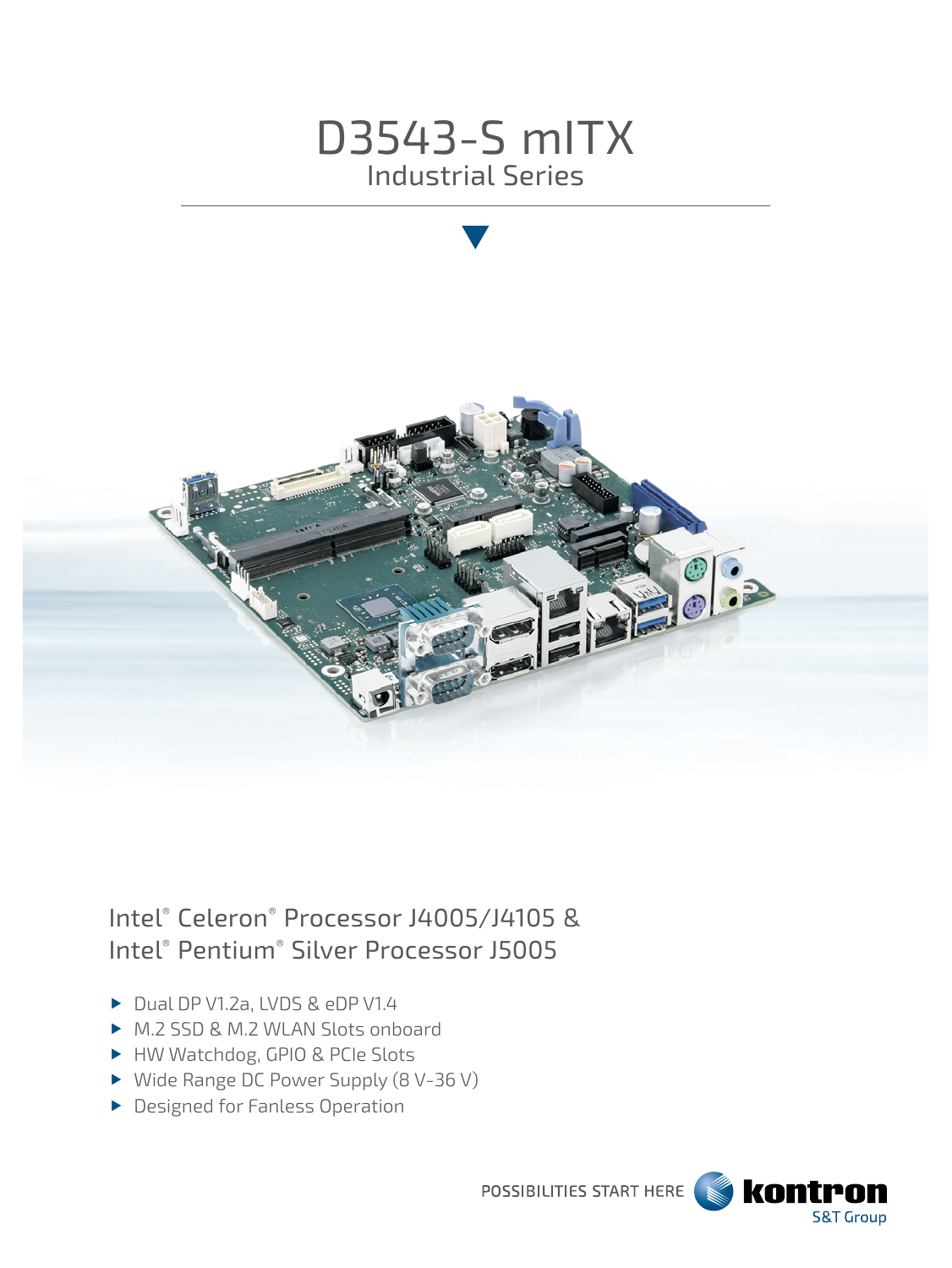## D3543-S mITX Industrial Series

The Industrial Motherboard D3543-S mITX supports the Intel® Celeron® Processors J4005, J4105 as well as the Intel® Pentium® Processor J5005. It is also equipped with extension slots for PCIe and M.2 and connectors like USB 3.1 Gen1, 2x DP V1.2 and 4x COM.

The D3543-S mITX offers highest functionality supporting 24/7 operation mode and an enhanced operating temperature range from 0 °C to 60 °C.

#### PRODUCT HIGHLIGHTS  $\blacktriangleright$

- Intel® Celeron® Processor J4005/J4105 & Intel® Pentium® Silver Processor J5005
- DDR4 2400 SDRAM, max. 24 GByte
- ▶ Intel<sup>®</sup> UHD Graphics 600/605 (within SoC)
- 2x DisplayPort V1.2a
- ▶ Dual Channel LVDS (24Bit) and eDP V1.4 onboard
- ▶ 8 Bit GPIO & HD Audio onboard
- ▶ USB 2.0 and USB 3.1 (gen1) onboard
- **2x SATA III**
- ▶ Onboard support for M.2 SSD (SATA/PCIe)
- ▶ Onboard support for M.2 WLAN/Bluetooth module
- ▶ Onboard support for Mini-PCIe
- Dual GbE LAN onboard

Intel® integrated TPM V2.0 onboard

- WideRange internal/external DC Input (8 V 36 V)
- HW Watchdog onboard
- ▶ RS-232/485/422 support onboard



#### TECHNICAL INFORMATION

| <b>PROCESSOR</b>                                                | Intel® Celeron® Processor J4005 (DC @2.0 GHz/2.7 GHz)                                                                                                                                                                                                                                                                                                                                                                                                                                                                                                                                                                     |
|-----------------------------------------------------------------|---------------------------------------------------------------------------------------------------------------------------------------------------------------------------------------------------------------------------------------------------------------------------------------------------------------------------------------------------------------------------------------------------------------------------------------------------------------------------------------------------------------------------------------------------------------------------------------------------------------------------|
| <b>CHIPSET</b><br><b>MEMORY</b>                                 | Intel® Celeron® Processor J4105 (OC @1.5 GHz/2.5 GHz)<br>Intel® Pentium® Silver Processor J5005 (OC @1.5 GHz/2.8 GHz)<br>SoC (System on Chip)<br>2x SO DIMM Socket (1.2 V), max. 24 GByte,<br>DDR4 2400 SDRAM                                                                                                                                                                                                                                                                                                                                                                                                             |
| <b>GRAPHICS</b>                                                 | Integrated Intel® UHD Graphics 600/605                                                                                                                                                                                                                                                                                                                                                                                                                                                                                                                                                                                    |
| AUDIO CODEC<br><b>AUDIO INTERFACE</b>                           | Realtek ALC671<br>5.1-channel, High Definition Audio Codec                                                                                                                                                                                                                                                                                                                                                                                                                                                                                                                                                                |
| <b>ETHERNET</b>                                                 | 1x Intel® i210 with 10/100/1000MBit/s,<br>1x Realtek RTL8111G with 10/100/1000 MBit/s                                                                                                                                                                                                                                                                                                                                                                                                                                                                                                                                     |
| <b>USB</b><br><b>SERIAL PORT</b><br>OTHER I/Os                  | 2x USB 2.0, 4x USB 2.0 (by header)<br>2x USB 3.1 Gen1 + 2x USB 3.1 Gen1 (by header)<br>1x USB 3.1 Gen1 stick socket<br>2x RS232, 1x RS232 (limited feature set, by header),<br>1x RS232/RS422/RS485 (limited feature set, by header)<br>GPIO (by header)                                                                                                                                                                                                                                                                                                                                                                  |
| <b>SATA</b><br>PCI/PCIe SLOTS                                   | 2x Serial ATA (SATA) III 600 Interface (up to 6GBit/s), NCQ, AHCI;<br>1x M.2 Key-E (2230), 1x Mini-PCle (halfsize/fullsize),<br>1x M.2 Key B socket (2242/2260/2280)<br>1x PCIe x4                                                                                                                                                                                                                                                                                                                                                                                                                                        |
| CONNECTOR<br><b>INPUT VOLTAGE</b>                               | External DC Input 8 V-36 V (5 A max. / 100 W max.)<br>Internal DC Input 8 V-36 V (8 A max. / 100 W max.)<br>Onboard SoC and system voltage regulators (high efficiency)                                                                                                                                                                                                                                                                                                                                                                                                                                                   |
| <b>BIOS</b><br><b>WATCHDOG</b><br>REAL TIME CLOCK<br><b>TPM</b> | AMI Aptio 5.x (UEFI) BIOS<br>modified and adapted by Fujitsu Technology Solutions; Recovery BIOS,<br>SM-BIOS (DMI), BIOS and CPU Microcode Update, Ouick Boot, Logo Boot,<br>Quiet Boot, Plug & Play, Automatic DRAM Configuration, BIOS Support for<br>S.M.A.R.T., Advanced Power Management, ACPI S3/S4, Wake on time from S5.<br>Boot support for M.2 SSD (AHCI / NVME) BIOS integrated HW Diagnostic Tool,<br><b>Watchdog Support</b><br>No legacy OS support, no MBR installation (UEFI only due to Intel restrictions)<br>2-Level WD (BIOS Boot WD / OS WD)<br>Integrated<br>Intel <sup>®</sup> integrated TPM V2.0 |
|                                                                 |                                                                                                                                                                                                                                                                                                                                                                                                                                                                                                                                                                                                                           |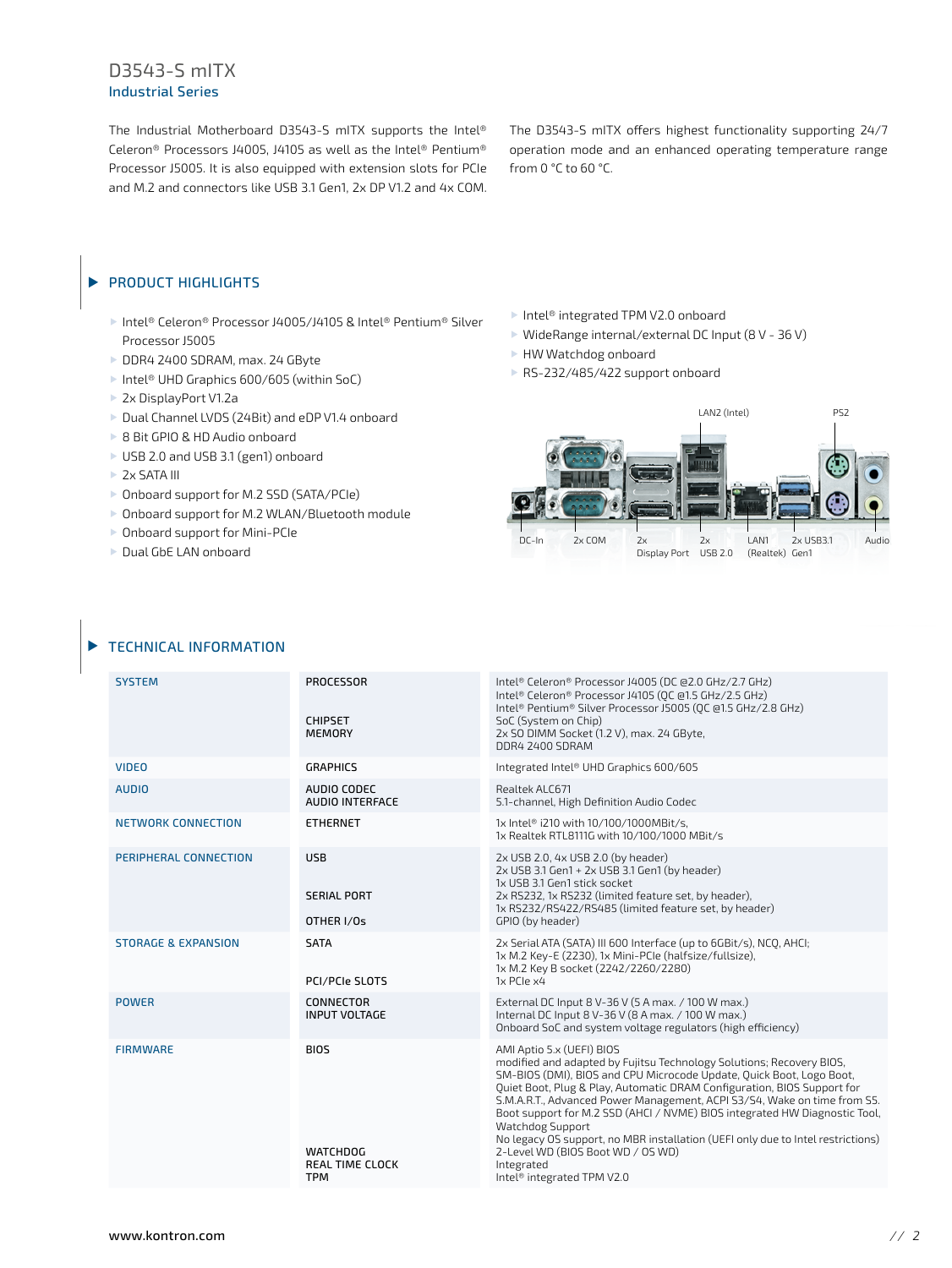#### TECHNICAL INFORMATION

| <b>SYSTEM CONTROL</b> | <b>FP HEADER</b><br><b>SECURITY</b> | 1x Header for Reset button, HDD LED, Power button, Power LED<br>Recovery BIOS, System and BIOS Password, Boot Sequence Control for each<br>drive, Serial Port Access Protection, TPM 1.2, Write Protection for Flash BIOS,<br>Harddisk Password incl. "Silent Password" option (no keyboard entry<br>required), Erase Disk (BIOS Feature) |
|-----------------------|-------------------------------------|-------------------------------------------------------------------------------------------------------------------------------------------------------------------------------------------------------------------------------------------------------------------------------------------------------------------------------------------|
| COOLING               | <b>FAN</b>                          | 2x PWM-Fan (CPU/System)                                                                                                                                                                                                                                                                                                                   |
| <b>SOFTWARE</b>       | OS SUPPORT                          | MS Windows 10<br>$Linux-64$                                                                                                                                                                                                                                                                                                               |
| <b>MECHANICAL</b>     | DIMENSIONS (L x W)                  | Mini-ITX: 6.7" x 6.7" (170 x 170 mm)                                                                                                                                                                                                                                                                                                      |
| <b>CERTIFICATION</b>  | <b>EMC &amp; SAFETY</b>             | FCC-B verified<br>cTÜVus acc. IEC62368-1 (upon request), CE Class B                                                                                                                                                                                                                                                                       |

\*) Long-term driver update support for RS1 (LTSB) and RS2 is not guaranteed by Intel®

#### $\blacktriangleright$  MOTHERBOARD VERSIONS

|          | PROCESSOR (SoC)                                                   | <b>GRAPHICS</b>                                                          | <b>MEMORY</b>              | <b>GRAPHICS</b>                                                                          |
|----------|-------------------------------------------------------------------|--------------------------------------------------------------------------|----------------------------|------------------------------------------------------------------------------------------|
| D3543-S1 | Intel® Celeron®<br>J4005 (Dual Core)<br>2.0 GHz / 2.7 GHz*        | Intel <sup>®</sup> UHD 600<br>12EUs; max. 8 GByte<br>250 MHz / 700 MHz** | DDR4 / 2400<br>two sockets | 2x DP V1.2<br>max. 4096 x 2160 @60 Hz<br>1x eDP V1.4<br>2 lanes<br>max. 1920 x 1200      |
| D3543-S2 | Intel® Celeron®<br>J4105 (Ouad Core)<br>1.5 GHz / 2.5 GHz*        | Intel® UHD $600$<br>12EUs; max. 8 GByte<br>250 MHz / 750 MHz**           |                            |                                                                                          |
| D3543-S3 | Intel® Pentium® Silver<br>J5005 (Ouad Core)<br>1.5 GHz / 2.8 GHz* | Intel® UHD 605<br>18EUs; max. 8 GByte<br>250 MHz / 800 MHz**             | max. 24 GByte              | 1x LVDS 24Bit<br>Dual Channel<br>max. 1920 x 1200<br>max. 3x<br>independent display ***) |

\*) (PU Base Frequency / Burst Frequency<br>\*\*) Graphics Base Frequency / max. Dynamic Frequency<br>\*\*\*) Following max. display combinations are supported:<br>\*\*\*) Following max. display combinations are supported:<br>2x DisplayPort (O

**POWER SUPPLY REQUIREMENTS** 

| <b>SOURCE</b>      | <b>VOLTAGE RANGE</b> | MIN. PS LOAD | MAX. VOLTAGE<br><b>TOLERANCE</b> | TYP. MOTHERBOARD<br>INPUT POWER* | MAX. MOTHERBOARD<br>INPUT POWER** |
|--------------------|----------------------|--------------|----------------------------------|----------------------------------|-----------------------------------|
| DC-IN (wide range) | $8-36V$              | 0 A          | ± 5%                             | $5 W - 15 W$                     | 100 W                             |

\*) Motherboard incl. Memory and M.2 SATA SSD (MS Windows 10 Idle Mode / Full Load) \*\*) Motherboard incl. Memory, M.2 SATA SSD, any USB Devices, any LVDS / eDP devices, any SATA devices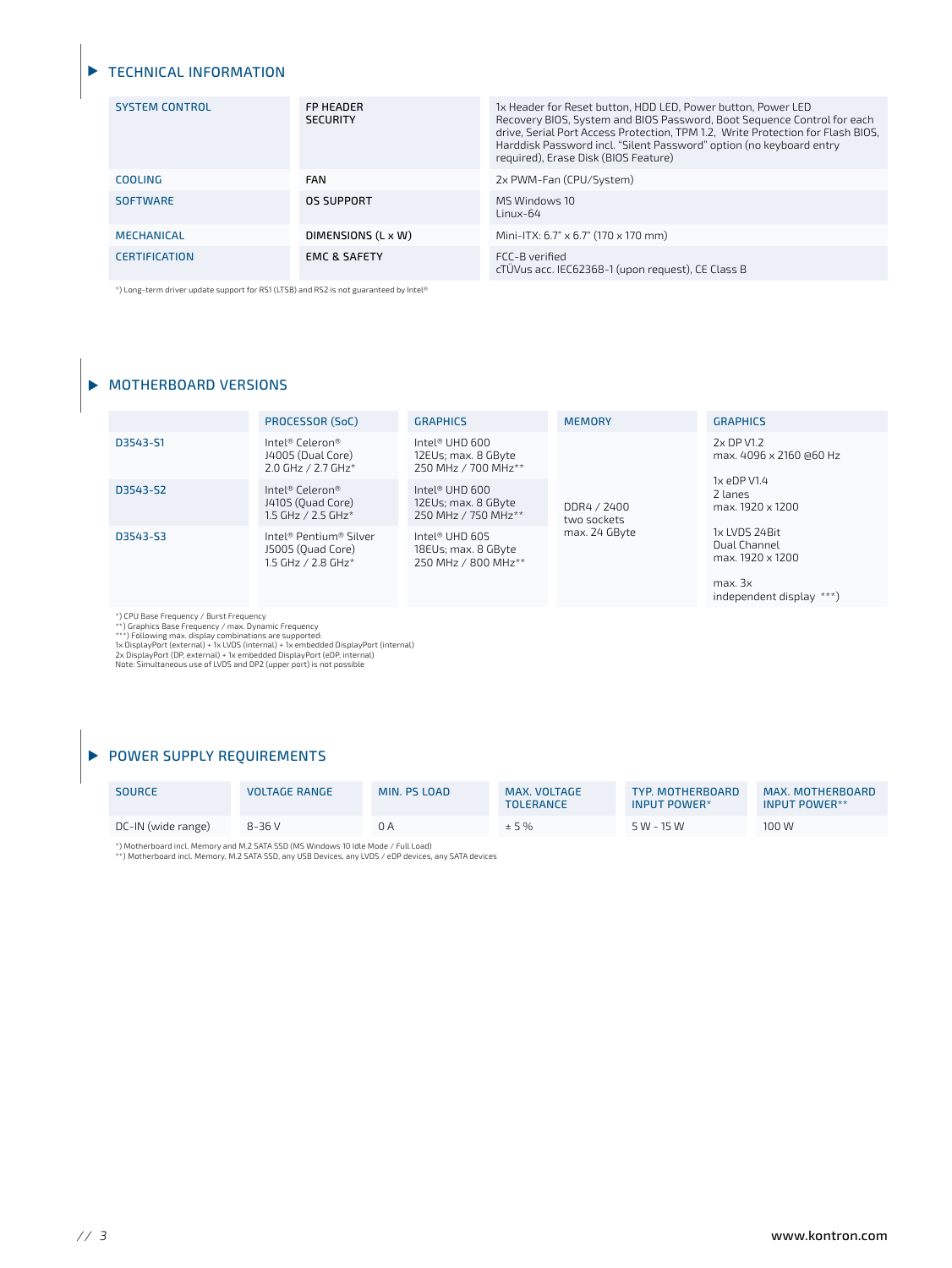#### TECHNICAL INFORMATION

| <b>FEATURES</b>                                                                                                                                                                                                                             | Chipset<br>DP V1.2a / 2nd DP V1.2a / LVDS / eDP V1.4 / HDMI / DVI / VGA<br>Buzzer / int. Speaker Support / 5.1 Multichannel Audio<br>LAN Gbit / 100 Mbit / 10 Mbit / WoL / PXE / M.2 2230 WLAN-BT<br>iAMT-vPro / Intel Standard Manageability / DASH V1.1<br>SATA / M.2 (SATA) / M.2 PCIe (1 lane) / eSATA-Support / RAID / mSATA<br>Mini-PCle / USB 2.0 / USB 3.1 (gen1) / FireWire™<br>FAN monitored & controlled PSU / CPU / AUX1 / AUX2<br>TEMP monitored CPU / onboard sensors / external sensor                                                                                                                                                                                                                                     | Intel Gemini Lake SoC<br>$+$ / + / + / + / - / - / -<br>$+$ / - / +<br>$+$ / + / + / + / + / +<br>$-/-/-$<br>$+$ / + / + / + / - / -<br>$+$ / + / + / -<br>$-$ / + / + / -<br>$+$ / + / - |  |
|---------------------------------------------------------------------------------------------------------------------------------------------------------------------------------------------------------------------------------------------|-------------------------------------------------------------------------------------------------------------------------------------------------------------------------------------------------------------------------------------------------------------------------------------------------------------------------------------------------------------------------------------------------------------------------------------------------------------------------------------------------------------------------------------------------------------------------------------------------------------------------------------------------------------------------------------------------------------------------------------------|-------------------------------------------------------------------------------------------------------------------------------------------------------------------------------------------|--|
| <b>SPECIAL FEATURES</b>                                                                                                                                                                                                                     | COM interface support for RS-232 / RS-485 / RS-422<br>Silent Fan / System Guard<br>Recovery BIOS / Desk Update / Multi Boot<br>HDD Password / EraseDisk / TPM V1.2 / TPM V2.0<br>Logo Boot Option<br>BIOS POST- / BIOS Boot- / OS- HW Watchdog<br>Operating Mode 24-7 / 8-5 (hrs per day - days per week)<br>Motherboard operating temperature range (chassis inside)*                                                                                                                                                                                                                                                                                                                                                                    | $+$<br>$+$ / $+$<br>$+$ / + / +<br>$+$ / + / - / +<br>$+$<br>$+$ / + / +<br>$+$ / $-$<br>$0 °C - 60 °C$                                                                                   |  |
| <b>INTERNAL CONNECTORS</b>                                                                                                                                                                                                                  | SO DIMM Sockets (DDR4 2400)<br>SATA-600 / M.2 SSD** / M.2 WLAN-BT / mSATA / Mini-PCle<br>Front Panel Audio (9-Pin, HD Audio) / SP-DIF Out (Digital Audio)<br>USB 2.0 pin header (provides 2 USB channels) / USB 2.0 stick socket<br>USB 3.1 Gen1 pin header (provides 2 USB channels)***<br>Serial COM3 header**** / Serial COM4 header**** / Parallel Port header<br>LVDS / LVDS Backlight / Embedded DisplayPort<br>FAN PSU / CPU (PWM) / AUX1 (PWM)<br>Intrusion (Case Open) / GPIO (8Bit) / SMBus (Case Temp.)<br>Mono Speaker header / Internal Stereo Speaker header / DMIC header<br>Front Panel (Power Switch, Reset Switch, LEDs, Intel 10 pin header)<br>SATA Drive Power Connector (5 V/12 V) / DC-In Connector 8-36 V (4 pin) | 2<br>$2/1/1/-/1$<br>1/1<br>2/1<br>$\mathbf{1}$<br>1/1/1<br>1/1/1<br>$-11/1$<br>$1/1/-$<br>$-/-/-$<br>$\mathbf{1}$<br>1/1                                                                  |  |
| <b>EXTERNAL CONNECTORS</b>                                                                                                                                                                                                                  | DisplayPort V1.2a / HDMI / DVI / VGA<br>Audio Mic. In / Line in / Line out (or driver configuration)<br>LAN (RJ-45) / PS/2 Keyboard / Mouse<br>USB 2.0 / USB 3.1 Gen1<br>DC-In connector (external input) 8-36 V @ 5 A max.<br>Serial COM interface                                                                                                                                                                                                                                                                                                                                                                                                                                                                                       | $2/-/-/ -$<br>$-/1/1$<br>2/1/1<br>2/2<br>$\mathbf{1}$<br>$\overline{2}$                                                                                                                   |  |
| *) Forced cooling required for high operating temperature range. See TechNotes document for details<br>**) SATA-based M.2 SSD is shared with SATA port 1; simultaneous use of M.2 2280 module and M.2 2230 module (WLAN/Bluetooth) possible |                                                                                                                                                                                                                                                                                                                                                                                                                                                                                                                                                                                                                                                                                                                                           |                                                                                                                                                                                           |  |

\*) Forced cooling required for high operating temperature range. See TechNotes document for details<br>\*\*) SATA-based M.2 SSD is shared with SATA port 1; simultaneous use of M.2 2280 module and M.2 2230 module (WLAN/Bluetooth

## CONNECTOR / SOCKET DIAGRAM



\*) SATA Port1 shared with M.2 SATA-SSD